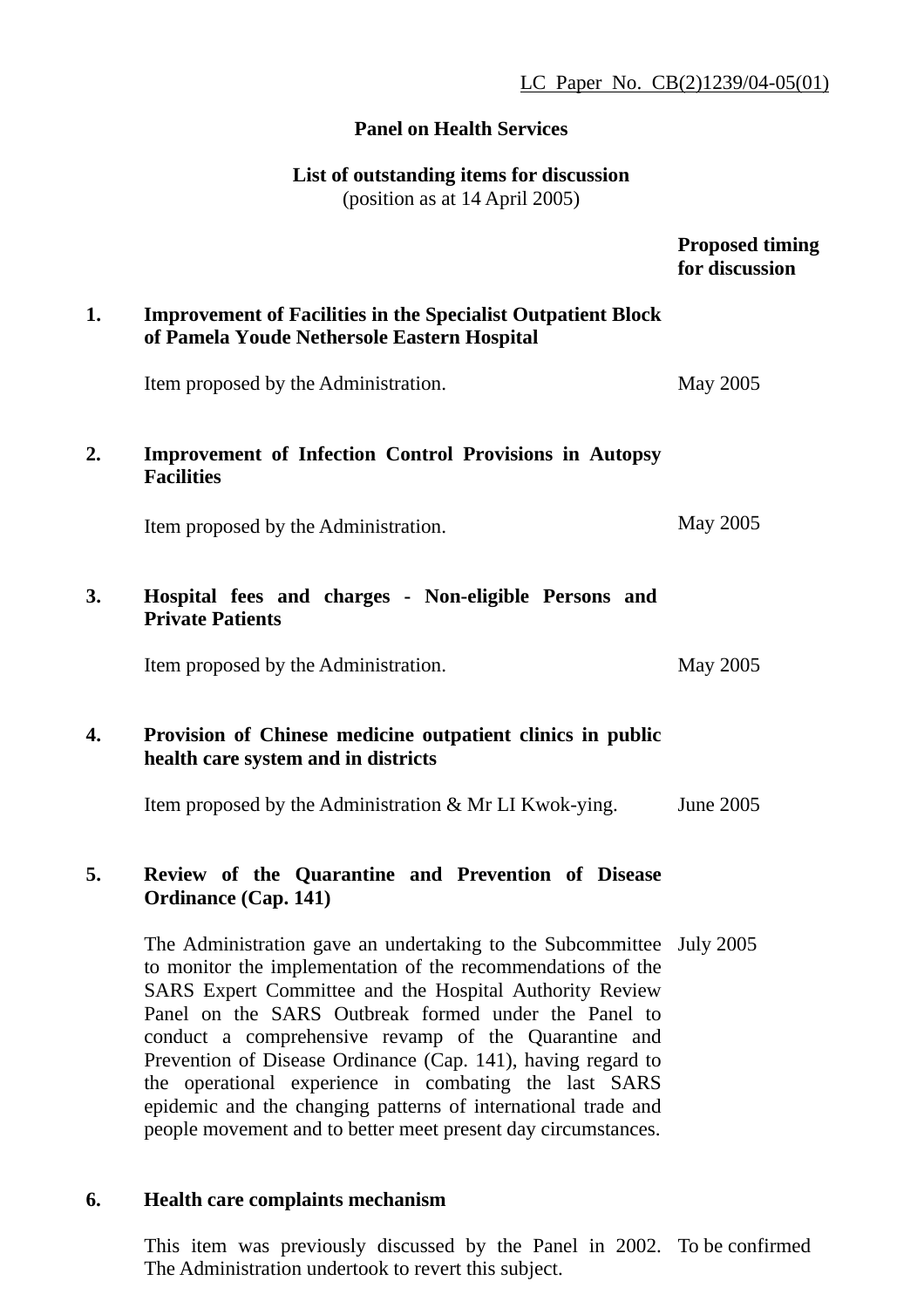**Proposed timing for discussion** 

#### **7. New hospital on Lantau**

Item proposed by the Administration. To be confirmed

# **8. Setting up of a registration system for clinical psychologists**

Item proposed by Dr KWOK Ka-ki.

## **9. Redevelopment of Prince of Wales Hospital (PWH)**

Item proposed by the Administration.

The item was previously discussed by the Panel on 14 June 2004. Members requested the Administration to report in due course the outcome of the feasibility study to explore the Public/Private Partnership option to see if it could enhance efficiencies in the PWH project.

## **10. Long-term health care financing**

Item proposed by the Administration.

Members were briefed on the key findings of the Administration's initial research on the feasibility of a medical savings scheme in Hong Kong, i.e. the Health Protection Account (HPA) scheme, on 14 June 2004. Members' views on the HPA scheme were mixed.

## **11. Euthanasia and related matters**

Hon CHOY So-yuk proposed in the last legislative session that To be confirmed the Panel should hold a joint meeting with the Panel on Home Affairs to discuss the existing policies on euthanasia and related matters.

## **12. Long term health care strategies**

Item proposed by Dr KWOK Ka-ki. To be confirmed

To be confirmed

To be confirmed

To be confirmed